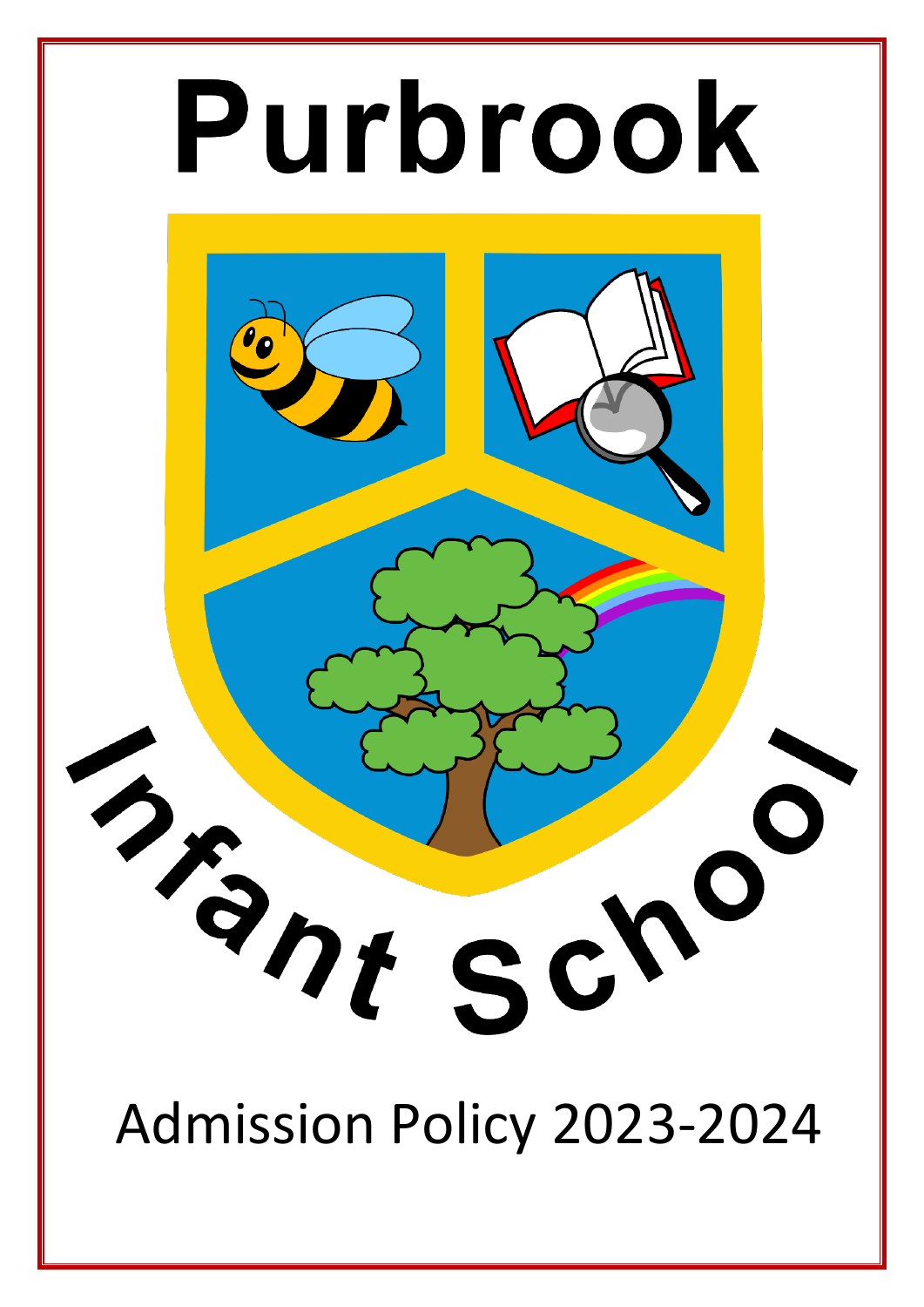This policy will be used during 2022/2023 for allocating places in the main admission round for entry to Year R in September 2023. It will also apply to in-year admissions during 2023/24. It does not apply to those being admitted to nursery provision.

Hampshire County Council is the admission authority for Purbrook Infant School. The admission arrangements are determined by the County Council, after statutory consultations.

# **Published Admission Number (PAN)**

Each school has a published admission number (PAN)<sup>1</sup> for entry to Year R. The school will admit this number of children if there are sufficient applications. Where there are fewer applications than the published admission number, places will be offered to all applicants.

The PAN for Purbrook Infant School for 2023-2024 is **90**

## **Admissions Process**

The County Council will consider first all those applications received by the published deadline of **midnight on 15 January 2023**. **Notifications to parents offering a primary or infant school place will be sent by the County Council on 17 April 2023.**

Applications made after the deadline will be considered after all on-time applications have been fully processed unless exceptional circumstances merit consideration alongside on-time applications.

For the normal admission round, all on time preferences will be considered simultaneously and ranked in accordance with the admission criteria. If more than one school can offer a place, the parent's highest stated available preference will be allocated.

## **Pupils with an Education, Health and Care Plan**

Any child with an Education, Health and Care Plan naming Purbrook Infant School will be admitted. Where possible such children will be admitted within the PAN.

## **Oversubscription criteria**

 $\ddot{\phantom{a}}$ 

When the school is oversubscribed, after the admission of pupils with an Education, Health and Care plan naming the school, priority for admission will be given to children in the following order:

1. Looked after children or children who were previously looked after *(see definition i).* 

2. (For applications in the normal admission round only) Children or families with an exceptional medical and/or social need *(see definition ii)*. Supporting evidence from a professional is required such as a doctor and/or consultant for medical needs or a social worker, health visitor, housing officer, the police or probation officer for social needs. This evidence must confirm the child or family's medical or social need and why that need(s) makes it essential that the child attends Purbrook Infant School rather than any other. If evidence is not submitted by the application deadline, the medical and/or social need cannot be considered.

3. Children of staff *(see definition iii)* who have, (1) been employed at Purbrook Infant School for two or more years at the time at which the application for admission to the school is made, or (2) have been recruited to fill a vacant post for which there is a demonstrable skill shortage.

<sup>&</sup>lt;sup>1</sup> The PAN applies to the relevant year<sup>\*</sup> only. For other year groups at the school, different admission limits may be applied. Please ask the school or local authority for details.

<sup>\*</sup> The relevant year is the age group at which pupils are or will normally be admitted to the school i.e. reception, year 3, year 7 and year 12 where the school admits external applicants to the sixth form (Section 142 of the SSFA 1998).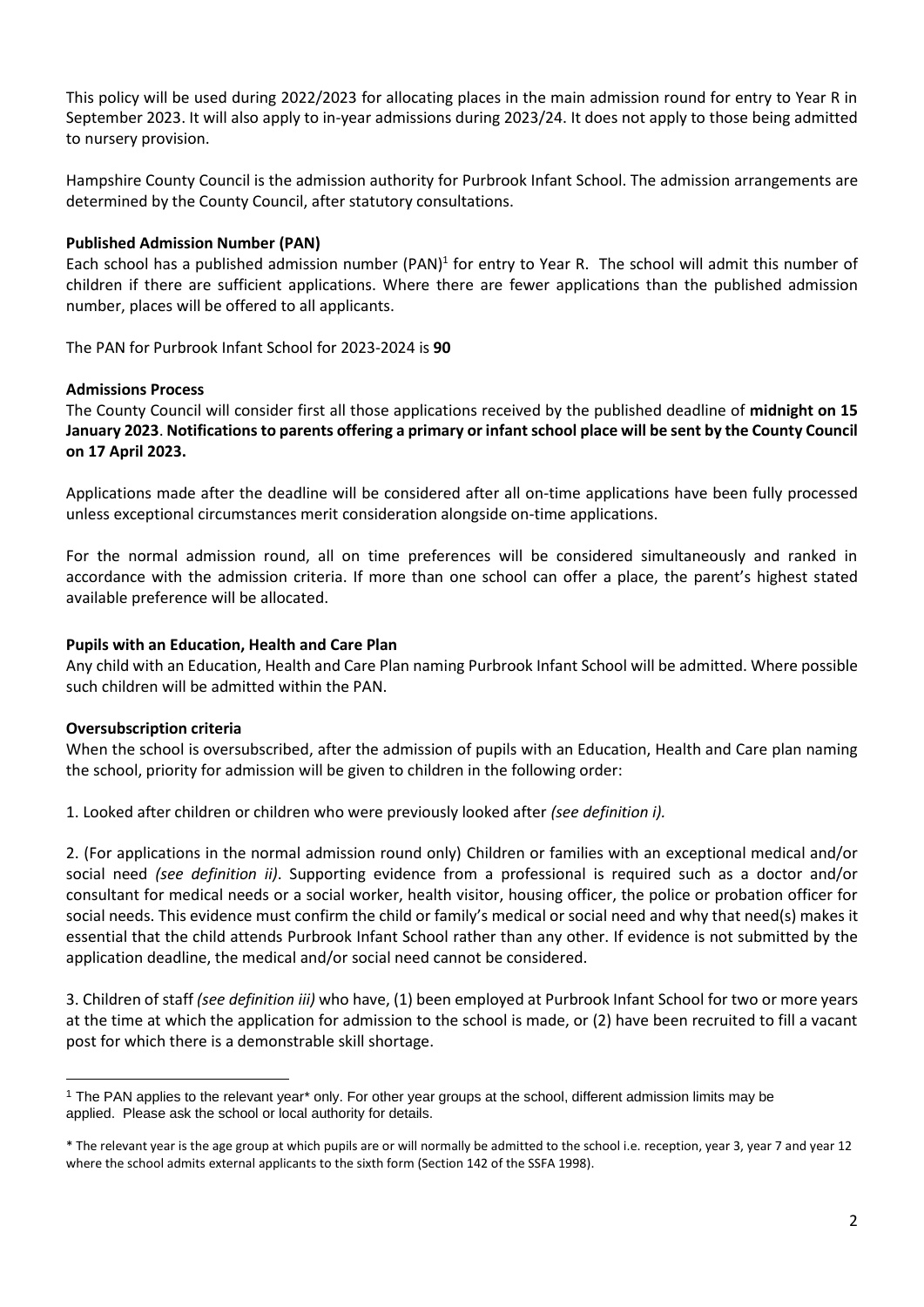4. Children living **in** the catchment area *(see definition iv)* of Purbrook Infant School who at the time of application have a sibling *(see definition v)* on the roll of Purbrook Infant School or at the linked junior school, Purbrook Junior School, who will still be on roll at the time of admission. [See 6 for additional children who may be considered under this criterion.]

5. Other children living **in** the catchment area of Purbrook Infant School*.*

6. Children living **out** of the catchment area of Purbrook Infant School who at the time of application have a sibling *(see definition v)* on the roll of Purbrook Infant School or at the linked junior school, Purbrook Junior School, who will still be on roll at the time of admission. [Where a sibling was allocated a place at Purbrook Infant School or the linked junior school, Purbrook Junior School, in the normal admission round in a previous year because the child was displaced *(see definition vi)* from the catchment school for their address, the application will be considered under 4, above, subject to the siblings still living in the catchment area for the school from which they were displaced. In future normal admissions rounds a younger sibling will be considered to have been displaced where they were allocated a place at Purbrook Infant School or the linked junior school, Purbrook Junior School, under this criterion as a consequence of their elder sibling's displacement and are still living in the catchment area for the school from which they were displaced].

7. Other children.

# *Definitions*

(i) Looked after children are defined as those who are (a) in the care of a local authority, or (b) being provided with accommodation by a local authority in the exercise of their social services functions (see the definition in section 22(1) of the Children Act 1989). Previously looked after children are those who were looked after but immediately after being looked after became subject to an adoption order, child arrangements order, or special guardianship order. An adoption order is an order under section 46 of the Adoption and Children Act 2002 or section 12 of the Adoption Act 1976. Child arrangements orders are defined in section 8 of the Children Act 1989, as amended by section 12 of the Children and Families Act 2014. Child arrangements orders replace residence orders and any residence order in force prior to 22 April 2014 is deemed to be a child arrangements order. Section 14A of the Children Act 1989 defines a 'special guardianship order' as an order appointing one or more individuals to be a child's special guardian (or special guardians). Previously looked after children also includes those who appear (to the admission authority) to have been in state care outside of England and ceased to be in state care as a result of being adopted. A child is regarded as having been in state care outside of England if they were in the care of or were accommodated by a public authority, a religious organisation, or any other provider of care whose sole or main purpose is to benefit society.

(ii) Applicants will only be considered under this criterion if on the application form (online or paper) they have ticked the appropriate box explicitly indicating that they wish for their application to be considered under medical / social need. 'Medical need' does not include mild medical conditions, such as asthma or allergies. 'Social need' does not include a parent's wish that a child attends the school because of a child's aptitude or ability or because their friends attend the school or because of routine childminding arrangements. Priority will be given to those children whose evidence establishes that they have a demonstrable and significant need to attend a particular school. Equally this priority will apply to children whose evidence establishes that a family member's physical or mental health or social needs mean that they have a demonstrable and significant need to attend a particular school. Evidence must confirm the circumstances of the case and must set out why the child should attend a particular school and why no other school could meet the child's needs. Providing evidence does not guarantee that a child will be given priority at a particular school and in each case a decision will be made based on the merits of the case and whether the evidence demonstrates that a placement should be made at one school above any other.

(iii) 'Staff' includes all those on the payroll of the Purbrook Infant School who (specific to clause (1)) have been an employee continuously for two years at the time of application. 'Children of staff' refers to situations where the staff member is the natural parent, the legal guardian, or a resident step parent.

(iv) A map of the school's catchment area is available on the school's details page of the Hampshire County Council website [www.hants.gov.uk/educationandlearning/findaschool.](http://www.hants.gov.uk/educationandlearning/findaschool)

(v) 'Sibling' refers to brother or sister, half-brother or half-sister, adoptive brother or adoptive sister, foster brother or foster sister, stepbrother or stepsister living as one family unit at the same address. It will also be applied to situations where a full, half or adopted brother or sister are living at separate addresses. Criteria 4 and 6 include children who at the time of application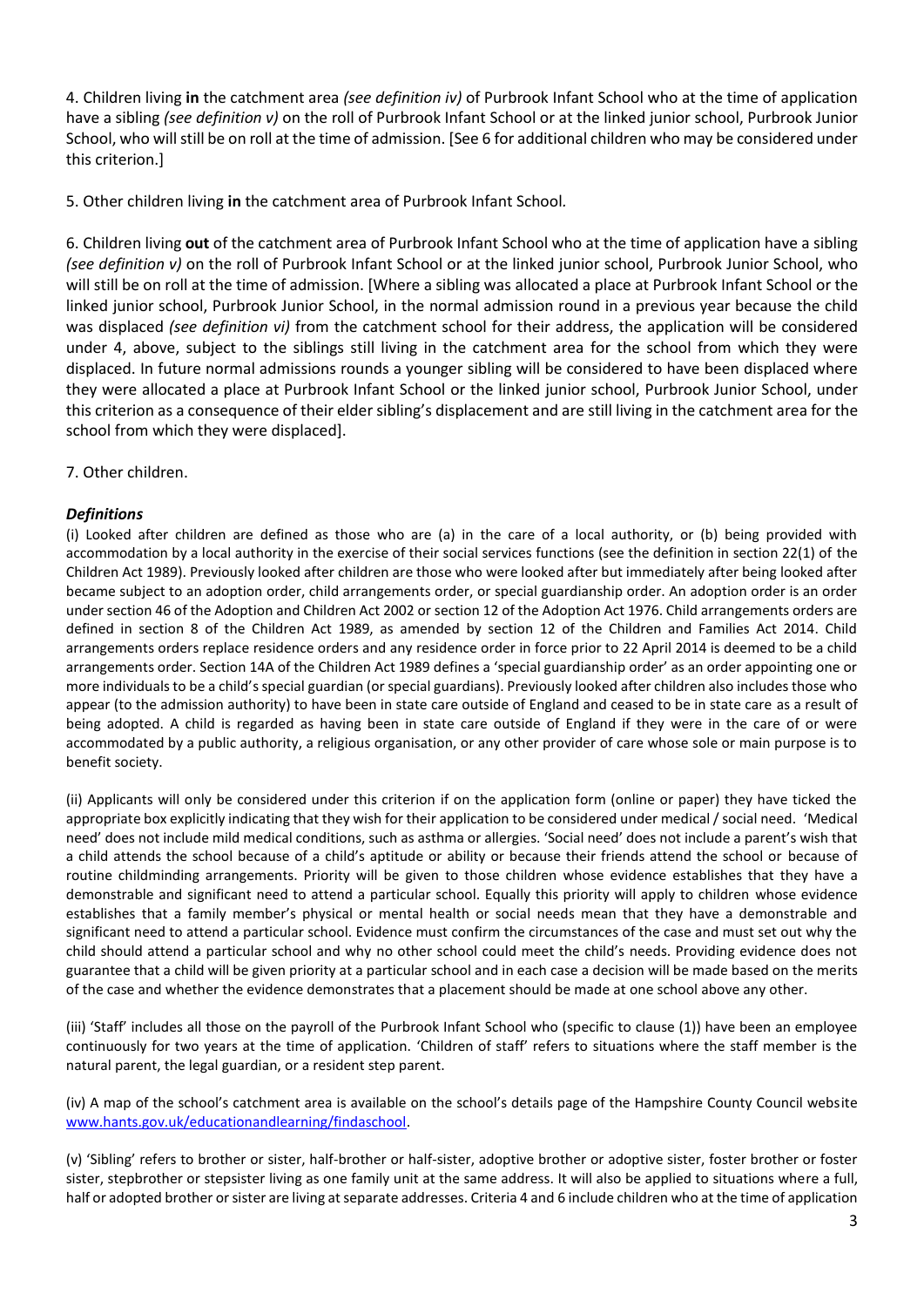have a sibling for whom the offer of a place at Purbrook Infant School or the linked junior school, Purbrook Junior School, has been accepted, even if the sibling is not yet attending. It also includes, in the normal admissions round, children who have a sibling on roll in Year 2 at the Purbrook Infant School at the time of application, who are successful in gaining a place at the linked junior school, Purbrook Junior School, on the national notification date.

(vi) 'Displaced' refers to a child who was refused a place at the catchment school in the normal admissions round having named it in the application and was not offered a higher named preference school. To identify the child's catchment school please use [https://maps.hants.gov.uk/SchoolCatchmentAreaFinder/.](https://maps.hants.gov.uk/SchoolCatchmentAreaFinder/) Note that some addresses are in catchment for more than one school and in this case, 'displaced' refers to a child who was refused a place at any of their catchment schools.

## **Tie-breaker**

If the school is oversubscribed from within any of the above categories, straight line distance will be used to prioritise applications; applicants living nearer the school have priority. Distances will be measured from the Ordnance Survey home address point to the school address point using Hampshire County Council's Geographic Information Systems (GIS). Distances to multiple dwellings will give priority to the ground floor over the first floor and so on. On individual floors, distances will be measured to the stairs leading to the communal entrance. Where two or more applicants are equidistant, random allocation will be used to allocate the place. An explanation of the random allocation procedure is available on the County website.

# **Additional Information**

## **Permanent Residence**

The child's permanent residence is where they live, normally including weekends and during school holidays as well as during the week and should be used for the application. The permanent address of children who spend part of their week with one parent and part with the other, at different addresses, will be the address at which they spend most of their time.

## **Multiple births**

Where a twin or child from a multiple birth is offered the last place available within the PAN, any further twin or child of the same multiple birth will also be offered a place, if the parents so wish, even though this may raise the number in the year group above the school's PAN.

## **Fair Access placements by the local authority**

Outside the normal admission round, it may sometimes be necessary for a pupil to be placed by the local authority, or a local placement panel acting on behalf of the authority, in a particular school even if there is a waiting list for admission. Such placements will be made in accordance with Hampshire County Council's Fair Access Protocol. The Protocol is based on legislation and government guidance.

## **Waiting lists**

Waiting lists will be established for each year group where more applications are received than places available. For main round admissions to Year R, the waiting list will be maintained centrally by the local authority until 31 August 2023. At all other times, and for other year groups, waiting lists will be operated by schools on behalf of the local authority.

Any places that become available will be offered to the child at the top of the list on the day the place became available. The waiting list is ordered according to the criteria of the admission policy with no account being taken of the length of time on the waiting list or any priority order expressed as part of the main admission round. Fair Access admissions and school closure arrangements will take priority over the waiting list.

The waiting list will be reviewed and revised –

- each time a child is added to, or removed from, the waiting list;
- when a child's changed circumstances affect their priority;